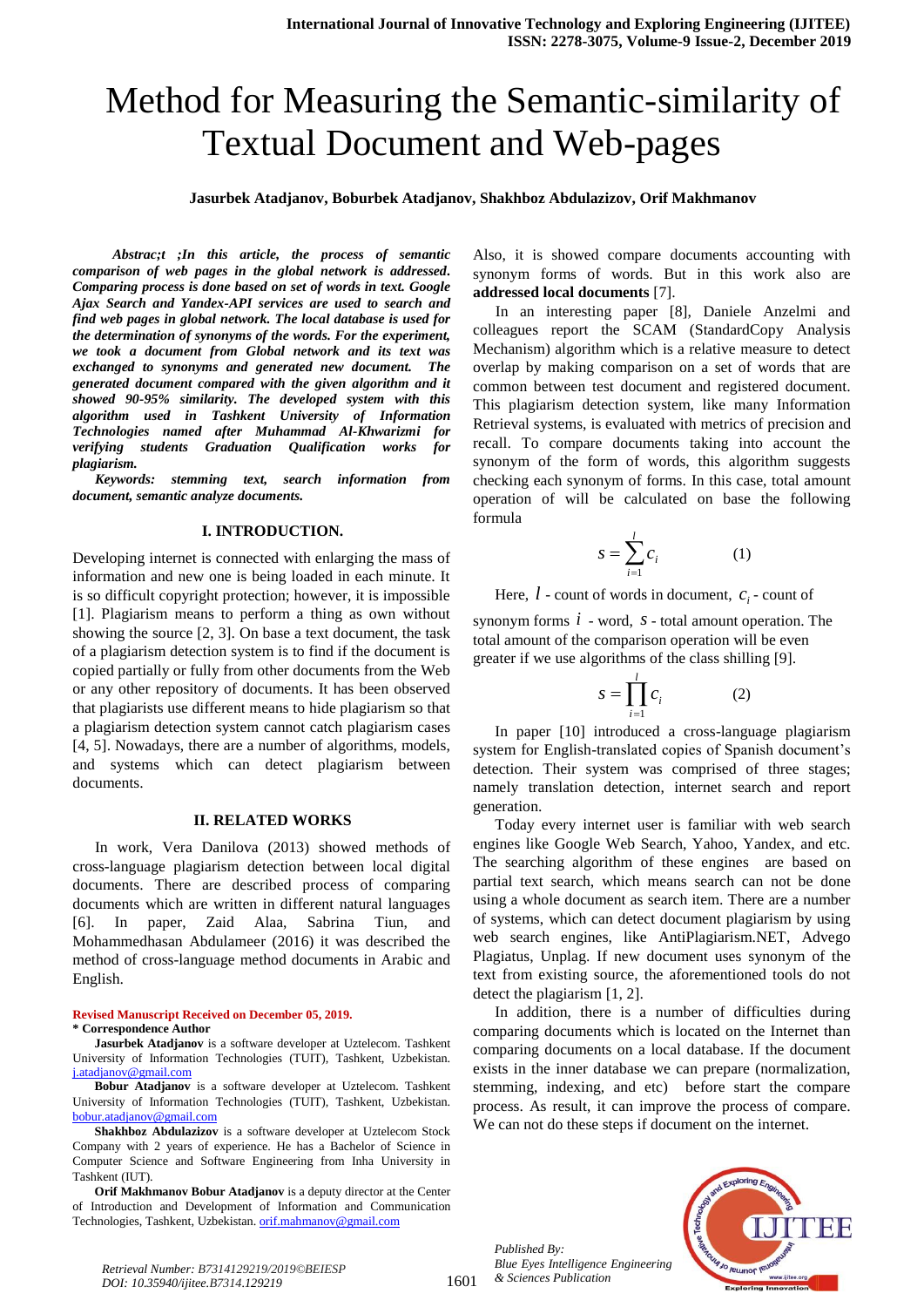# **III. DETECTION PROCESS**

This work describes an algorithm that detects plagiarism of a given document throughout Internet resources (Webpages), **taking the synonymity of the words into account**. The following figure illustrates the plagiarism detection process of the algorithm.



Fig. 1. Plagiarism detection process.

### **A. Document normalization**

The document normalization phase consists of (1) content analyzing, (2) tokenization, (3) stop word removal steps. The main aim of this phase is to prepare the original document's dataset for similarity comparisons with other texts.

**Content analysis** is a research tool used to determine the presence of certain words, themes, or concepts within some given qualitative data (i.e. text). Using content analysis, researchers can quantify and analyze the presence, meanings and relationships of such certain words, themes, or concepts. Researchers can then make inferences about the messages within the texts, the writer(s), the audience, and even the culture and time of surrounding the text. In this step we can use Apache Tika toolkit. The Apache Tika™ toolkit detects and extracts metadata and text from over a thousand different file types (such as PPT, XLS, and PDF). All of these file types can be parsed through a single interface, making Tika useful for search engine indexing, content analysis, translation, and much more [11]. After this step document which in any file formats will be converted into plain text format, in Table-1 it is given the result of this step.

| Table-I. Result of content analyzing step                                        |                             |  |  |
|----------------------------------------------------------------------------------|-----------------------------|--|--|
| <b>Source text in HTML format</b>                                                | <b>Plain text (Output)</b>  |  |  |
| (Input)                                                                          |                             |  |  |
| mathematics<br>and<br>$< p>$ In                                                  | In mathematics and          |  |  |
| science,<br>computer<br><b>an</b>                                                | computer science, an        |  |  |
| algorithm $\langle b \rangle$ is a finite sequence                               | algorithm is a finite.      |  |  |
| $\sigma$ f<br>well-defined.<br><a< td=""><td>sequence of well-defined,</td></a<> | sequence of well-defined,   |  |  |
| href="/">computer-implementable                                                  | computer-implementable      |  |  |
| instructions $\langle a \rangle$ , typically $\langle a \rangle$ to              | instructions, typically to  |  |  |
| solve $\langle a \rangle$ a class of problems or to                              | solve a class of problems   |  |  |
| perform<br>a computation.                                                        | or to perform a             |  |  |
| <b><i>Algorithms</i></b><br>are                                                  | computation. Algorithms     |  |  |
| unambiguous specifications<br>for                                                | are unambiguous             |  |  |
| performing calculation,<br>data                                                  | specifications for          |  |  |
| processing, automated reasoning,                                                 | performing calculation,     |  |  |
| and other tasks. $<$ /p>                                                         | data processing, automated  |  |  |
|                                                                                  | reasoning, and other tasks. |  |  |
|                                                                                  |                             |  |  |

**Tokenization** is the process of converting text into elements (words, phrases, symbols, or other meaningful elements) called tokens, and condition process of documents will be based on a set of these tokens. There are a number of algorithms for document tokenization. In this algorithm, we used tokenization on-base Regular Expressions (sometimes called a rational expression) [12]. Usually such patterns are used by string searching algorithms for "find" or "find and replace" operations on strings, or for input validation. It is a technique developed in theoretical computer science and formal language theory. There are given regular expressions that parse text into a collection of words.

# $\sim [A - Z] \cdot * [., : ! ? ; ] ( ? = |s| \}) \sim s$  (3)

Table-2 shows how the tokenization has been done each word and component, including the stop words and special characters.



1602

*Published By: Blue Eyes Intelligence Engineering & Sciences Publication*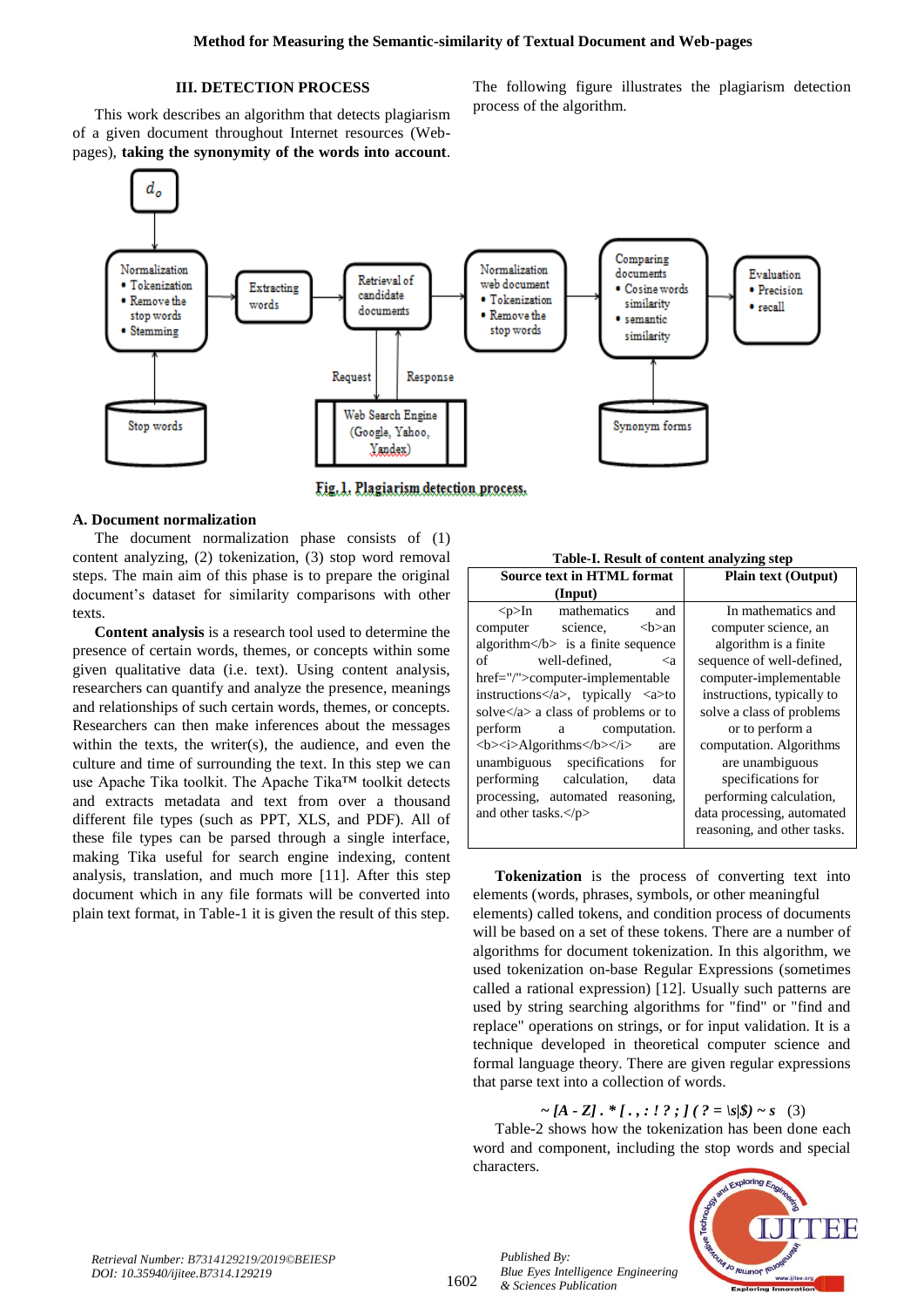**Table-II. Result of tokenization**

| <b>Plain text (Input)</b>                                                                                                                                                                                                                                                                                                                    | <b>Words collection (Output)</b>                                                                                                                                                                                                                                                                                                                                                                                                                  | $\mathbf{W}$                                                                                                                             |
|----------------------------------------------------------------------------------------------------------------------------------------------------------------------------------------------------------------------------------------------------------------------------------------------------------------------------------------------|---------------------------------------------------------------------------------------------------------------------------------------------------------------------------------------------------------------------------------------------------------------------------------------------------------------------------------------------------------------------------------------------------------------------------------------------------|------------------------------------------------------------------------------------------------------------------------------------------|
| mathematics<br>In<br>and                                                                                                                                                                                                                                                                                                                     | "in", "mathematics", "and",                                                                                                                                                                                                                                                                                                                                                                                                                       |                                                                                                                                          |
| computer science,<br>an<br>algorithm is a finite sequence<br>of well-defined, computer-<br>implementable instructions,<br>typically to solve a class of<br>problems or to perform a<br>computation. Algorithms are<br>unambiguous specifications<br>for performing calculation,<br>data processing, automated<br>reasoning, and other tasks. | "computer", "science", "an",<br>"algorithm", "is", "a", "finite",<br>"sequence", "of", "well",<br>"defined", "computer",<br>"implementable", "instructions",<br>"typically", "to", "solve", "a",<br>"class", "of", "problems", "or",<br>"to", "perform", "a",<br>"computation", "algorithms", "are"<br>", "unambiguous",<br>"specifications", "for",<br>"performing", "calculation",<br>"data", "processing",<br>"automated", "reasoning", "and", | "ma<br>"science<br>"sequen"<br>"compu<br>"instruc<br>"solve",<br>"perforn"<br>"algoritl<br>"specific<br>"calcula<br>"process<br>"reasoni |
|                                                                                                                                                                                                                                                                                                                                              | "other", "tasks"                                                                                                                                                                                                                                                                                                                                                                                                                                  | <b>B.</b> Exti                                                                                                                           |

It is known, that every natural language has **stop words**, which used inside of sentence to relate words to each other. There is no single universal list of stop words used by allnatural language processing tools; and indeed, not all tools even use such a list. The next step consists of removing stop words from collection words. The list of the English stop words that has been used in this study is a default English stop words list, and is a well-known list used by many researchers, including [14]. In Table-3 it is displayed text after removing stop words step.

**Table-III. Removing stop words**

| <b>Words collection (Input)</b> | <b>Words collection</b>         |  |  |
|---------------------------------|---------------------------------|--|--|
|                                 | (Output)                        |  |  |
| "in", "mathematics",            | "mathematics".                  |  |  |
| "and", "computer", "science",   | "computer", "science",          |  |  |
| "an", "algorithm", "is", "a",   | "algorithm", "finite",          |  |  |
| "finite", "sequence", "of",     | "sequence", "well", "defined",  |  |  |
| "well", "defined", "computer",  | "computer", "implementable",    |  |  |
| "implementable",                | "instructions", "typically",    |  |  |
| "instructions", "typically",    | "solve", "class", "problems",   |  |  |
| "to", "solve", "a", "class",    | "perform", "computation",       |  |  |
| "of", "problems", "or", "to",   | "algorithms", "unambiguous",    |  |  |
| "perform", "a", "computation",  | "specifications", "performing", |  |  |
| "algorithms", "are"             | "calculation", "data",          |  |  |
| "unambiguous",                  | "processing", "automated",      |  |  |
| "specifications",<br>"for",     | "reasoning", "tasks"            |  |  |
| "performing", "calculation",    |                                 |  |  |
| "data",<br>"processing",        |                                 |  |  |
| "automated", "reasoning",       |                                 |  |  |
| "and", "other", "tasks"         |                                 |  |  |
|                                 |                                 |  |  |

In linguistic morphology and information retrieval, **stemming** is the process of reducing inflected (or sometimes derived) words to their word stem, base or root form generally a written word form. The stem need not be identical to the morphological root of the word; it is usually sufficient that related words map to the same stem, even if this stem is not in itself a valid root [15]. There are a number of algorithms for stemming words in natural languages. There are many algorithms for stemming words in natural languages like Snowball, a framework for writing stemming algorithms, and implemented an improved English stemmer together with stemmers for several other languages [16, 17]. During stemming process we can use algorithms from Snowball Framework. Result of the stemming process for our words we can see in Table-4.

| Table-IV. Result of stemming step |  |
|-----------------------------------|--|
|-----------------------------------|--|

| <b>Words collection (Input)</b>   | <b>Stemmed words</b><br>collection (Output) |
|-----------------------------------|---------------------------------------------|
| "mathematics", "computer",        | "math", "compute",                          |
| "science", "algorithm", "finite", | "science", "algorithm",                     |
| "sequence", "well", "defined",    | "finite", "sequence", "well",               |
| "computer", "implementable",      | "define", "compute",                        |
| "instructions", "typically",      | "implement", "instruct",                    |
| "solve", "class", "problems",     | "typical", "solve", "class",                |
| "perform", "computation",         | "problem", "perform",                       |
| "algorithms", "unambiguous",      | "compute", "algorithm",                     |
| "specifications", "performing",   | "ambiguous", "specific",                    |
| "calculation".<br>"data".         | "perform", "calculate",                     |
| "processing", "automated",        | "data", "process", "automat",               |
| "reasoning", "tasks"              | "reason", "task"                            |

#### **B. Extracting words**

every word.

In this phase, we convert stemmed words into formal form. In this form, every element of the document will be consists of stemmed word and term frequency words in the document.

$$
D_j = ((d_1, n_1), (d_2, n_2), \ldots, (d_p, n_p))
$$
  
\n
$$
\forall d_i \notin H_j
$$
 (5)

Here,  $j$  - the natural language of  $D$  document,  $H_j$  the collection of stop words  $j$  natural language,  $d_i$  - the term on the text,  $n_i$ - the number of occurrences  $d_i$  term in the text. In Table 5 it was shown the structure documents in (4) version. This table also described synonym forms of

| rable v. refull prequency of the document's words |                          |                                              |                              |
|---------------------------------------------------|--------------------------|----------------------------------------------|------------------------------|
| <b>Term</b>                                       | Term<br><b>Frequency</b> | Synonym<br>forms                             | Count of<br>synonym<br>forms |
| comput<br>e                                       | 3                        | PC, laptop,<br>electronic brain              | 3                            |
| algorith<br>m                                     | 2                        | algorism, logic                              | 2                            |
| math                                              |                          |                                              |                              |
| science                                           |                          | knowledge,<br>ology, study                   | 3                            |
| data                                              |                          | information,<br>evidence, facts,<br>material | 3                            |

**Table-V. Term Frequency of the document's words**

### **3.4. Target form of term synonyms**

The reason for displaying the term`s synonym forms above related to explain to the reader explain compare process terms accounting with its synonym forms. Before compare terms, this algorithm detects the target synonym form every term. In this case, we use the following data structure.



**Fig. 2. Target form of terms detection data structure.**



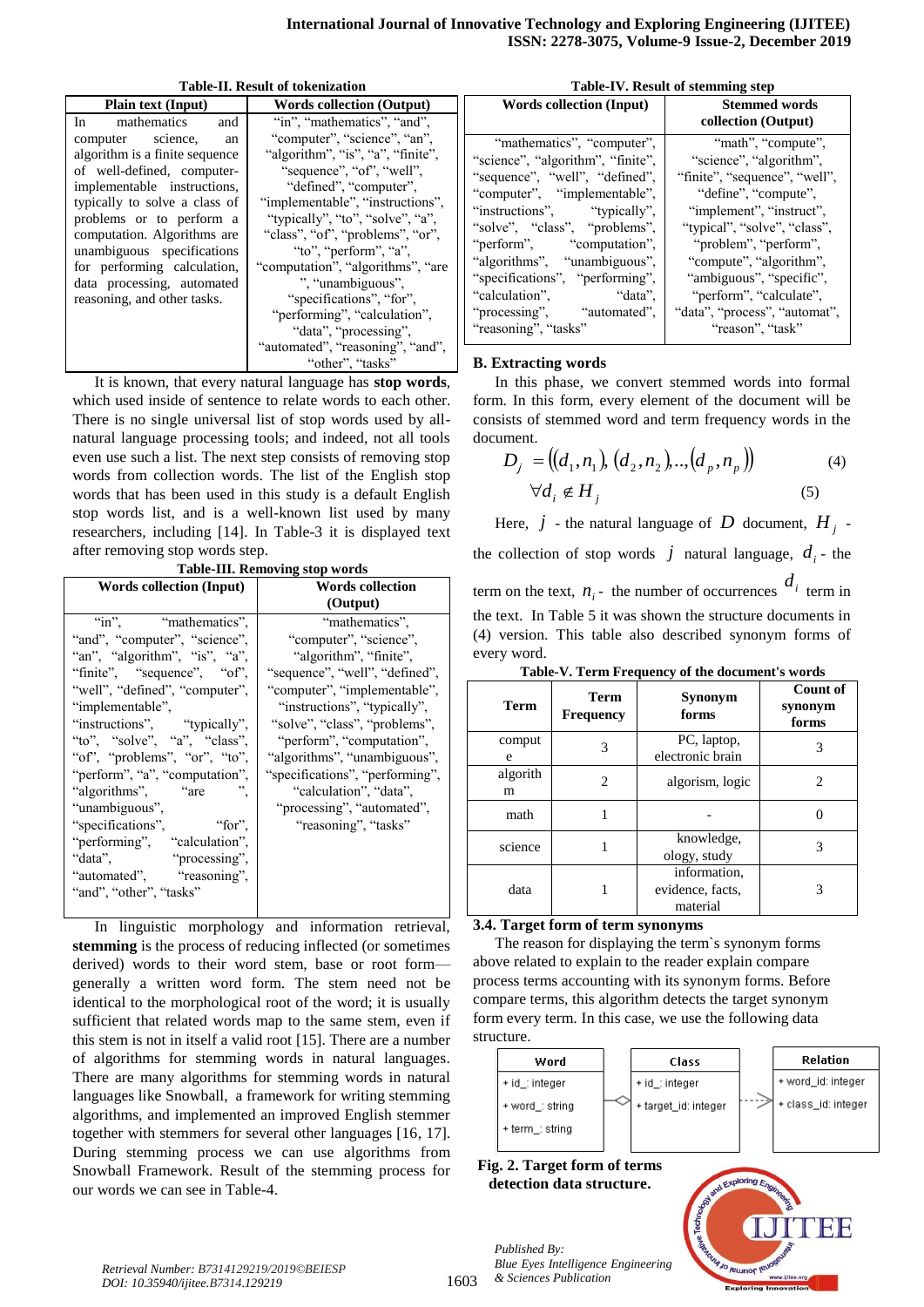Here, word – table to store a list of words and its terms, class – table to store word category and target word pointer, relation – table to storing word and its category relation. After retrieving a set of terms, we get target versions of every term on base this data structure.

According to this operation, every term will be converted into its target word. As a result, on-base one compare operation we can check all existing forms of term synonyms. In this case, total compare operation count will be equal **count of terms**. This is the main difference in this algorithm than existing algorithms like SCAM and shilling. The total count of compare operation showed for the SCAM algorithm in (1) and in (2) showed shilling class algorithms. **C. Retrieval of candidate documents**

# In this section, we will describe how to find Web pages by collection of terms. As noted above to find web pages we will use search engine systems like Yahoo, Google Ajax, Yandex-XML, etc. These systems have own API working with them. At first, we will divide *D* document on the (4) form into some parts *k* sequence of term which consists of  $(k \geq 1)$  terms. As a result, we will have the following

collection:

$$
R = [[d_1, d_2, ..., d_k], [d_{k+1}, d_{k+2}, ..., d_{k+k}],..]
$$
 (6)

We will identify the list of Web-pages which are similar with each part. This process has been illustrated as an example of Google service.

*GET REQUEST http://google.com/search?q=d1+ d2+..d<sup>k</sup>* (7) *GET REQUEST*

*http://google.com/search?q=dk+1+ dk+2+..dk+k*  On the base of search results, we can build (8) object

which consists set of  $l_j$  URL address of Web-pages and  $p_j$ number of their occurrences.

$$
L = ((l_1, p_1), (l_2, p_2), ..., (l_s, p_s))
$$
 (8)

Next step, the elements of L object will be placed in descending sorting by the value of the  $p_j$  parameter.

$$
L' = ((l'_1, p'_1), (l'_2, p'_2), ..., (l'_s, p'_s))
$$
(9)  

$$
\forall p'_j \in [p_1, p_2, ..., p_s], \forall l'_i \in [l_1, l_2, ..., l_s],
$$
  

$$
\forall p'_{i-1} \le p'_i
$$

The list of Web-pages which are similarity with the *D* document we can get on base (9) formula. At the next step, we get content of Web-page from the Internet on base their URL addresses.

$$
L_t = [T_1, T_2, \dots, T_s] \tag{10}
$$

Here  $T_i$  - content of *i* Web-page,  $L_i$  - the collection of Web-pages content. It is recommended to save up these contents on the file system during the programming via this algorithm.

#### **D. Normalization web document**

As it is known, Web-page is the text on HTML format; before starting the compare process we will repeat **Document Normalization, Extracting word** and **Target form of term synonyms** phases for the content of every Web page. As a result, each  $T_i$  document can be transformed in the following form.

(11)

$$
\forall t_i \notin H_j \tag{12}
$$

 $T = ((t_1, m_1), (t_2, m_2), ..., (t_g, m_g))$ 

Here  $j$  - the natural language of  $T$  document;  $H_j$  the list of stop words which belongs *j* natural language;  $t_i$  the words in the text,  $m_i$  - the number of occurrences  $t_i$ word in the text.

#### **E. Comparing documents**

Detecting plagiarism is not a simple string match. Our algorithm detecting similarity two documents based on the set of terms both documents. In other words similarity of both documents calculates on-base similarity (3) and (11) objects. At first, we will calculate the weight of both documents.

$$
N = \sum_{i=1}^{p} n_i
$$
 (9)  

$$
M = \sum_{i=1}^{s} m_i
$$
 (10)

Here,  $N$  - the weight of the D document,  $M$  - the weight of document T. Next step, we will get the list of words that exists in both D and T documents by intersection set of their words.

$$
[d_1, d_2, ..., d_p] \cap [t_1, t_2, ..., t_s] = [x_1, x_2, ..., x_k]
$$
  
(11)  

$$
X = ((x_1, n_1, m_1), (x_2, n_2, m_2), ..., (x_k, n_k, m_k))
$$
  
(12)

Here  $x_i$  - the term in the *D* and *T* documents,  $n_i$  - the number of recurrence  $x_i$  term in the D document,  $m_i$  - the number of occurrence  $x_i$  term in the *T* document. The similarity degree of *D* document to *T* document will be calculated as the following formula.

$$
dt = \sum_{i=1}^{k} \frac{n_i \cdot m_i}{N^2} \tag{13}
$$

In line the similarity degree of *T* document to *D* document will be calculated as the following formula.

$$
td = \sum_{i=1}^{k} \frac{n_i \cdot m_i}{M^2} \qquad (14)
$$

On the base (13) and (14) we can calculate the total similarity degree of both documents. It will be calculated on-base (17) formula.

$$
sim(D, T) = \max(dt, td)
$$
 (15)

Based on the execution of these actions for documents in all (8), we will have the collection of documents that are similar to *D* document.

In this section, we describe the algorithm which found plagiarism documents on the Internet resources taking into account the synonym version of the terms. This algorithm

can help improve plagiarism detection systems during check from Internet resources.

*Blue Eyes Intelligence Engineering* 

*Published By:*

*& Sciences Publication* 



*Retrieval Number: B7314129219/2019©BEIESP DOI: 10.35940/ijitee.B7314.129219*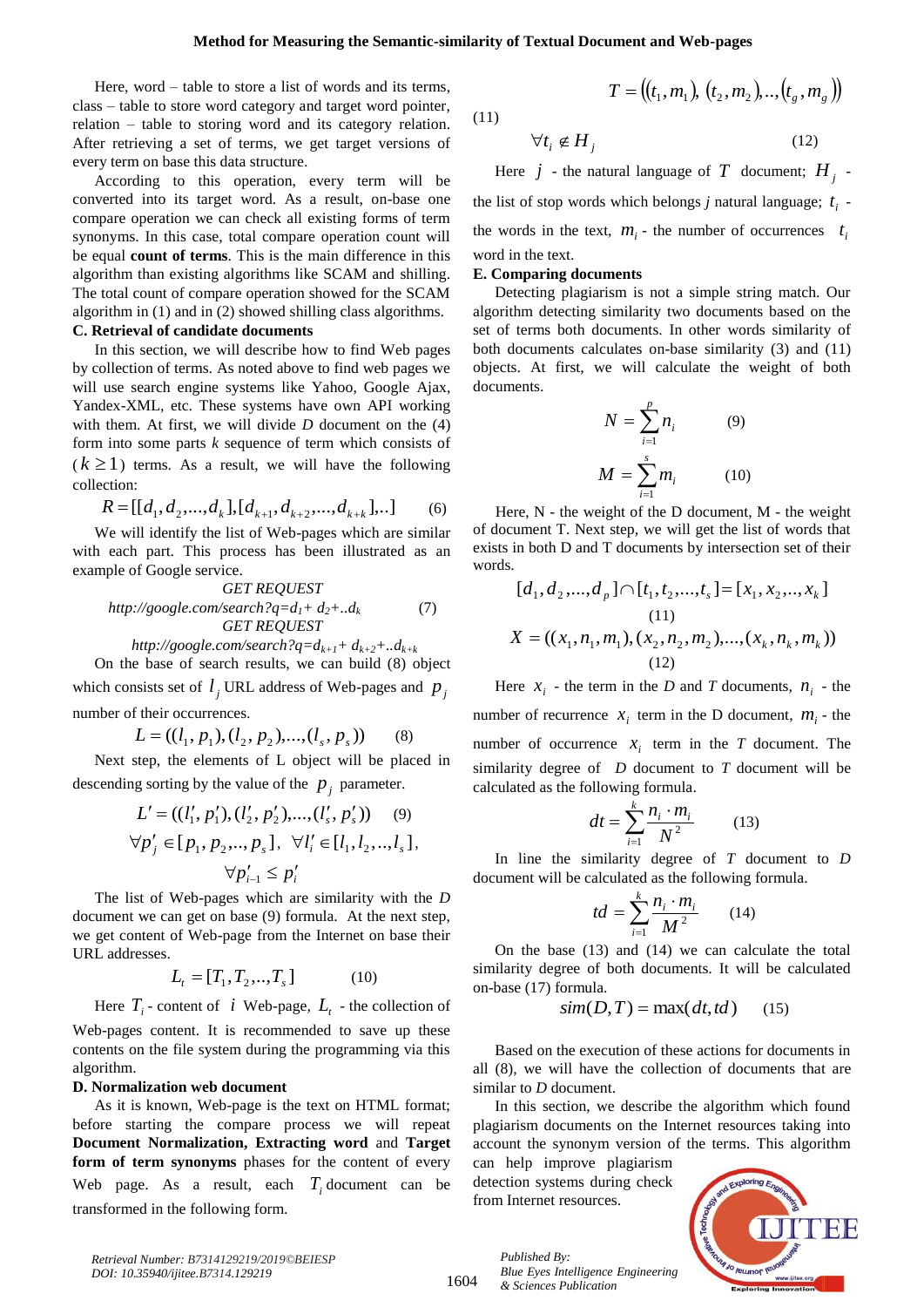# **IV. EXPERIMENTAL RESULTS**

The proposed model of this study was programmed with Java programming language. The objective of the proposed model is to detect plagiarism Internet web-pages on-base document according to synonym forms terms. During the test process, we get a file from the internet (**we marked it file1.html**) and replaced its some words with synonym forms, and marked it **file2.html**. Next, some paragraphs' place changed in file1.html and created new **file3.html** file. After it, some terms from file.html were be replaced its paraphrase terms, implemented some homonyms words and saved this file with **file4.html** name. These three files (file2html, file3.html, and file4.html) were given to experts and asked them to rate plagiarism degree between source file (file1.html).

After receiving answers from experts, we took the arithmetic mean values according to their results (fiel2.html  $-84\%$ , file3.html  $-73\%$ , file4.html  $-50\%$ ). also, these files were checked by AntiPlagiarism.NET and Unplag systems. As we said before these systems detect plagiarism on-base Internet resources. In the Figure-3 it was given experiment result with diagram version.



**Fig. 2. Experiment result**

The result of the experiment showed that in file4html we get the really bad results because there were used homonyms words and our algorithm did not give the right result. But the rest of the files its results are closer to the result of experts.

### **V. CONCLUSION**

In conclusion, both algorithms are used to take the list of Web-pages which are similar to the text. The main drawback of the following algorithms is Web-pages search information only pages which are generated from GET request. Additionally, the resulting array value depends on the results of searching information systems on the internet. It is known that there are CEO engineering workpieces on the internet that allow Web-pages to be viewed on the foreground during the searching information from the internet. It will impact the process of searching for similar information to the text. This algorithm implemented into jComporator information system used to detect document plagiarism and tested on Tashkent University of Information Technologies named after Muhammad Al-Khwarizmi in 2013-2014 years. In this process, systems helped to detect a number of plagiarism documents.

# **REFERENCES**

- 1. Bretag, T., & Mahmud, S. 2009. A model for determining student plagiarism: Electronic detection and academic judgement. Journal of University Teaching & Learning Practice, 6(1). Retrieved from <http://ro.uow.edu.au/jutlp/vol6/iss1/6>
- 2. Macdonald, R., & Carroll, J. 2006. Plagiarism—a complex issue requiring a holistic institutional approach. Assessment & Evaluation in Higher Education, 31(2), 233– 245. [doi](https://en.wikipedia.org/wiki/Digital_object_identifier)[:10.1080/02602930500262536](https://doi.org/10.1080%2F02602930500262536)
- 3. Lancaster, Thomas. 2003. Effective and Efficient Plagiarism Detection (PhD Thesis), School of Computing, Information Systems and Mathematics South Bank University
- 4. Roy, Chanchal Kumar;Cordy, James R. 2007. "A Survey on Software Clone Detection Research". School of Computing, Queen's University, Canada.
- 5. Salha M. Alzahrani, Naomie Salim, and Ajith Abraham, Senior Member. 2012. Understanding Plagiarism Linguistic Patterns, Textual Features, and Detection Methods. IEEE Transactions on systems, man, and cybernetics—part c: Applications and Reviews, Vol. 42, no. 2, March 2012
- 6. Vera Danilova (2013), Cross-Language Plagiarism Detection Methods. Proceedings of the Student Research Workshop associated with RANLP 2013, pages 51–57, Hissar, Bulgaria, 9-11 September 2013.
- 7. Zaid Alaa, Sabrina Tiun, and Mohammedhasan Abdulameer (2016) Cross-language plagiarism of arabic-english documents using linear logistic regression. Journal of Theoretical and Applied Information Technology 10 th January 2016. Vol.83. No.1
- 8. Daniele Anzelmi, Domenico Carlone, Fabio Rizzello,Robert Thomsen, D. M. Akbar Hussain (2011) Plagiarism Detection Based on SCAM Algorithm // Proceedings of the International MultiConference of Engineers and Computer Scientists 2011 Vol I? IMECS 2011, March 16-18, 2011 Hong Kong
- 9. Manning, Christopher D.; Raghavan, Prabhakar; Schütze, Hinrich (7 July 2008). "w-shingling". Introduction to Information Retrieval. Cambridge University Press. ISBN 978-1-139-47210-4.
- 10. Anguita, A., Beghelli, A., &Creixell, W. 2011. Automatic Plagiarism Detection. In NLPKE 2011,7th International Conference on Natural Language Processing and Knowledge Engineering.(2011).PP.1-10.
- 11. Chris A. Mattmann and Jukka L. Zitting. 2011. Tika In Action. ISBN 9781935182856.- 256 p. 2011 y.
- 12. Ruslan Mitkov. 2003. [The Oxford Handbook of Computational](https://books.google.com/books?id=yl6AnaKtVAkC&pg=PA754)  [Linguistics.](https://books.google.com/books?id=yl6AnaKtVAkC&pg=PA754) Oxford University Press. p. 754. [ISBN](https://en.wikipedia.org/wiki/International_Standard_Book_Number) [978-0-19-927634-](https://en.wikipedia.org/wiki/Special:BookSources/978-0-19-927634-9) [9.](https://en.wikipedia.org/wiki/Special:BookSources/978-0-19-927634-9)
- 13. Erik H., Otis G., Michael McC. Lucene in Action Covers Apache Lucene v.3.0// Manning Publications.-486p.,2009 y.
- 14. Tong, Simon, Uri Lerner, Amit Singhal, Paul Haahr, and Steven Baker. 2012. "Locating meaningful stopwords or stop-phrases in keyword-based retrieval systems." U.S. Patent 8, issued July 3, 2012. PP.214-385.
- 15. Lovins, Julie Beth. 1968. "Development of a Stemming Algorithm" (PDF). Mechanical Translation and Computational Linguistics. 11: 22–31.
- 16. Popovič Mirko, Willett Peter. 1992. The Effectiveness of Stemming for Natural-Language Access to Slovene Textual Data, Journal of the American Society for Information Science, Volume 43, Issue 5 (June), pp. 384–390
- 17. Erik H., Otis G., Michael McC. Lucene in Action Covers Apache Lucene v.3.0// Manning Publications.-486p.,2009 y.

# **AUTHORS PROFILE**



**Jasur Atadjanov** is a software developer at Uztelecom. He has more than 17 years of experience in software development. He earned Bachelor of Science at Urganch State University (USU) and a Master's Degree at Tashkent University of Information Technologies (TUIT). He also gained a Ph.D. degree at TUIT through thesis on 'Automated Library System' based on which 15 academic

articles were published. Besides, he created 'ARMAT' software based on the research work and implemented it in more than 60

INEIE

*Retrieval Number: B7314129219/2019©BEIESP DOI: 10.35940/ijitee.B7314.129219*

*Published By: Blue Eyes Intelligence Engineering & Sciences Publication*